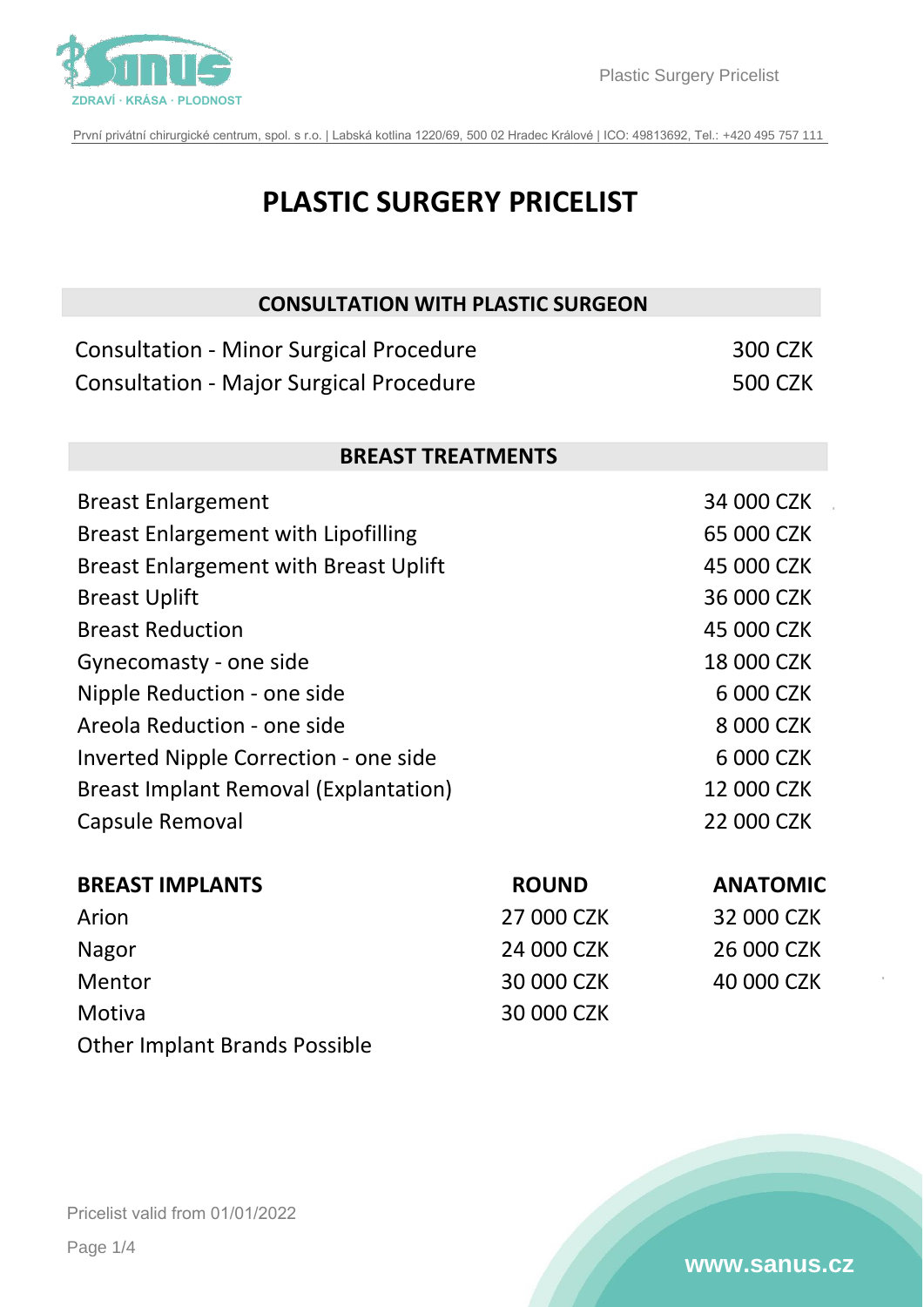

První privátní chirurgické centrum, spol. s r.o. | Labská kotlina 1220/69, 500 02 Hradec Králové | IČO: 49813692, Tel.: +420 495 757 111

# **[LIPOSUCTION](https://www.sanus.cz/liposukce-bodyjet/)**

| Double chin                   | 8 000 CZK  |
|-------------------------------|------------|
| <b>Trochanters</b>            | 15 000 CZK |
| <b>Buttocks - both sides</b>  | 15 000 CZK |
| Flanks - both sides           | 12 000 CZK |
| Tummy                         | 18 000 CZK |
| Lower abdomen                 | 10 000 CZK |
| Knees - both sides            | 10 000 CZK |
| Lower leg                     | 15 000 CZK |
| Thighs - both sides           | 15 000 CZK |
| Arms - both sides             | 12 000 CZK |
| Axilla - both sides           | 10 000 CZK |
| Breast - both sides           | 12 000 CZK |
| Liposuction - small body area | 8 000 CZK  |
|                               |            |

# **BODY LIFTING**

| <b>Tummy Tuck</b>            | 35 000 CZK |
|------------------------------|------------|
| Mini Tummy Tuck              | 21 000 CZK |
| Inner Thighs Lifting         | 38 000 CZK |
| Inner Arms Lifting           | 25 000 CZK |
| <b>Carpal Tunnel Surgery</b> | 6 000 CZK  |
| Labiaplasty                  | 17 000 CZK |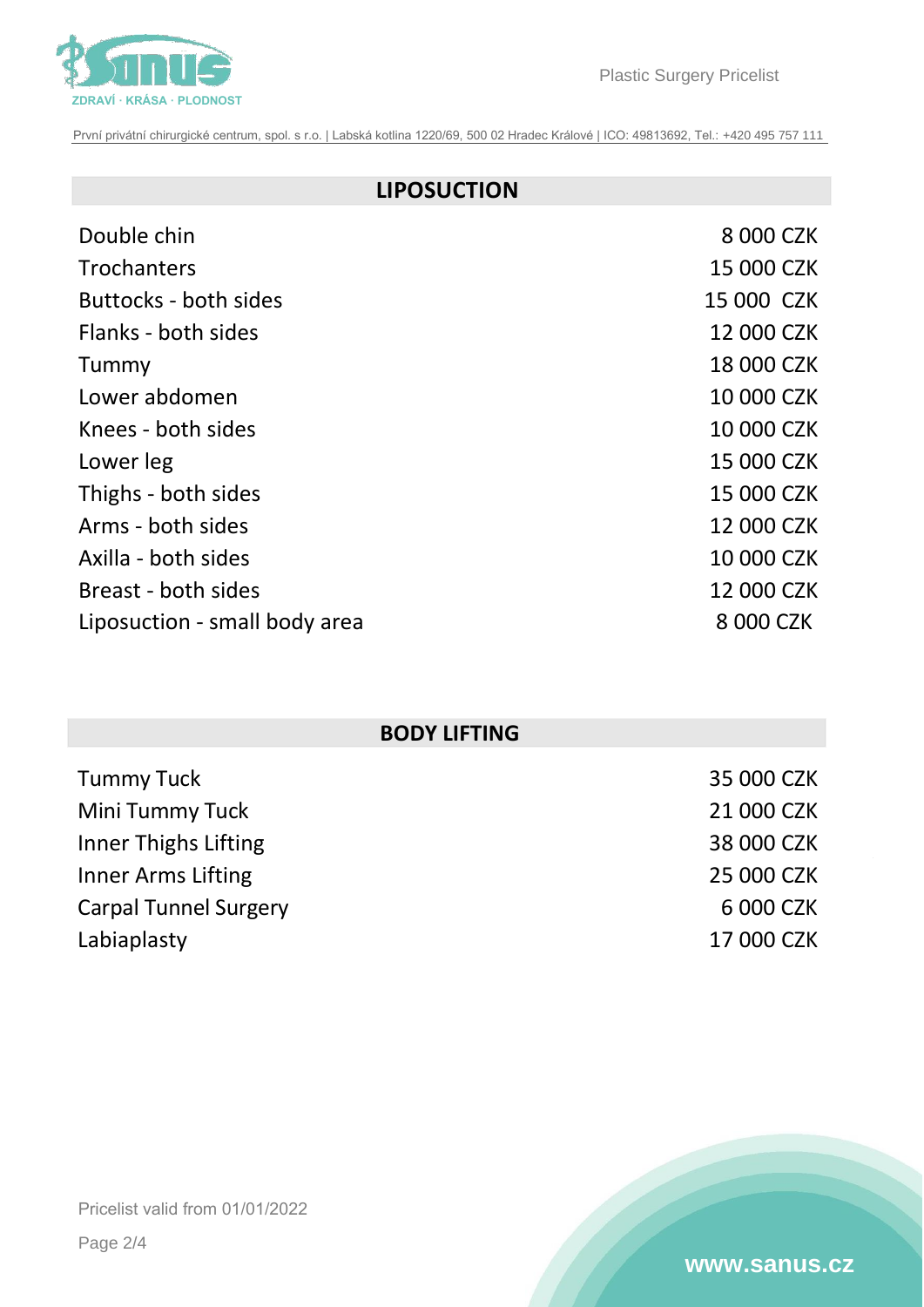

Plastic Surgery Pricelist

První privátní chirurgické centrum, spol. s r.o. | Labská kotlina 1220/69, 500 02 Hradec Králové | IČO: 49813692, Tel.: +420 495 757 111

## **[FACIAL TREATMENTS](https://www.sanus.cz/plasticka-chirurgie/tvarovani-postavy)**

| Face-lifting                         | 40 000 CZK          |
|--------------------------------------|---------------------|
| Face-lifting + Platysmoplasty        | 45 000 CZK          |
| Mini Face-lifting                    | 18 000 CZK          |
| Temporal lifting or Neck lifting     | 10 000 CZK          |
| Double chin surgery + Platysmoplasty | 15 000 CZK          |
| <b>Brow lifting</b>                  | 34 000 CZK          |
| Correction of the Upper Eye Lids     | 10 000 CZK          |
| Correction of the Lower Eye Lids     | 15 000 CZK          |
| Removing Xanthelasma - one side      | 1 000 - 3 000 CZK   |
| V-Y Mucosal Advancement of the Lip   | 10 000 CZK          |
| Rhinoplasty                          | 33 000 - 50 000 CZK |
| Otoplasty - both sides               | 16 000 CZK          |
| Earlobe surgery                      | 3 000 - 5 000 CZK   |
|                                      |                     |

## **WRINKLE TREATMENTS**

| Injectable Fillers                    | 3 500 CZK |
|---------------------------------------|-----------|
| +application                          | 1 500 CZK |
| Botox - Forehead                      | 2 500 CZK |
| Botox - Glabella                      | 2 000 CZK |
| <b>Botox - Crow's feet</b>            | 2 000 CZK |
| Botox - 2 areas                       | 4 500 CZK |
| Botox - 3 areas                       | 7 000 CZK |
| <b>Botox - Axillary Hyperhidrosis</b> | 8 000 CZK |
| +application 1 area                   | 1 500 CZK |
| +application more than 1 area         | 800 CZK   |

Pricelist valid from 01/01/2022

Page 3/4

#### **[www.sanus.cz](http://www.sanus.cz)**